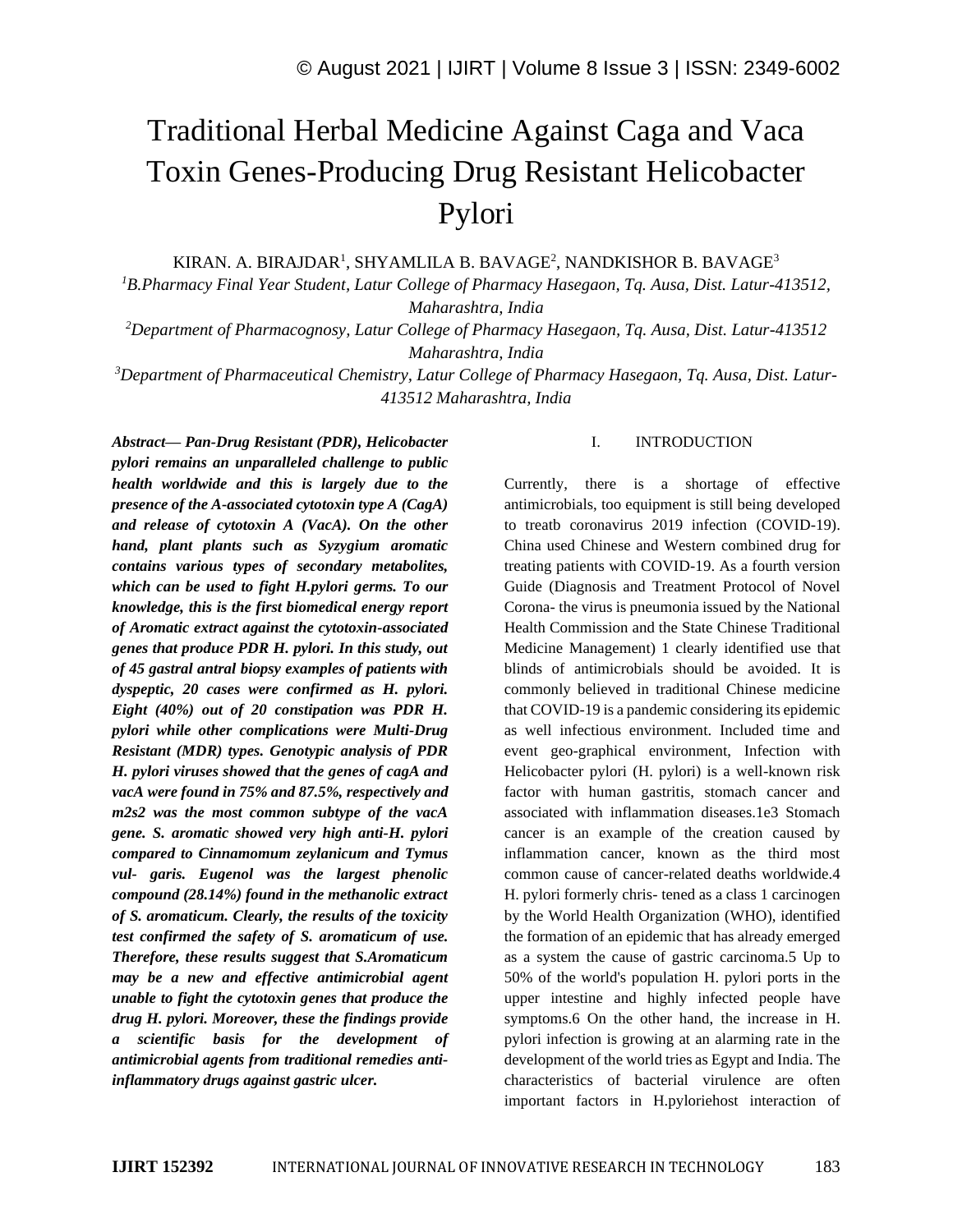pathogenesis, in which the risk of lesions is higher for more severe diseases.9 Between 5 and 10% H. pylori's 1600. The genes are thought to be related to H. pylori, are related to cytotoxin (CagA) and cytotoxin release (VacA) are considered to be the best- defined the adjectives of violence in H. pylori.

# II. MATERIALS AND METHOD

• Processing of gastric biopsy samples

Biopsy specimens were collected in 45 dyspeptic patients who studied at the Endoscopic Unit of Tanta University Hospital, after written consent from these informed patients final results. Two abdominal biopsies were taken from the antrum for each patient. Patients taking antiretroviral drugs, pompon proton inhibitor, and / or bismuth salt two weeks before endoscopy released. The first biopsy was inserted directly into the sterile tube containing 1 ml of Phosphate Buffer Saline (PBS) solution or more up to 1 ml Tryptic Soy Broth (TSB) as a means of transportation, then transferred to Microbiology, Faculty of Science, and Tanta**.** The University also explored culture as described earlier a second biopsy was used for histopathology examination.

• Separation and subdivision of H. pylori

Phenotypic Definition

Processed specimens are less than 1 h. Each biopsy the sample from each patient was separated separately within it transport to the mill (mud) mill using sterile pestle and immediately injected into the Columbia Blood Agar (CBA; Oxoid, England) plates are added with 5% melted sheep blood, including, trimethoprim  $(5 \text{ mg } 1)$ , cefsulodin  $(5 \text{ mg } 1)$ , van- comycin  $(10 \text{ mg } 1)$ / l), and amphotericin B (5 mg / l). Plates were not included rated 37. C in anaerobic pot 3e10 days less microaerophilic conditions (5% O2, 10% CO2 and 85% N2) through Campygen kits (Oxoid, Basingstoke, UK). Small pieces from each a milled biopsy sample was inserted separately from Christensen Urea Broth (CUB) for quick urease test. Bacterial morphology was tested by Gram staining to confirm the presence of Gram-negative rod-shaped bacteria as well normal colonial morphology (small circular colonies) as shown in Additional data;. Bacterial detection was obtained from. The microaerophilic conditions are confirmed as phenotypically as H. pylori on the basis of positive reaction of urease, catalase and oxidase testing.39 In this study 20 of the 45 biopsies implanted in the abdomen were right on H. pylori and were designated as HP-1 to HP-20.

# Definition of cells

Total genomic DNA was extracted from biopsy homogenates using Quick-DNA ™ Mini prep kit (Zymo Research, USA) in accordance with the manufacturer's guidelines. Methods used for determines the concentration of genomic DNA virus, purification, PCR amplification, and DNA sequencing were actually built according to previous reports .40e43 Genotypic characteriza- H. pylori performed PCR analysis for multiple pathogens Genetics including cagA, vacA and 16S rRNA. Primers & PCR ampli- The design conditions used in this study are given in PCR products are guaranteed size and purity in 2% agarose gel run with 1 TAE buffer and stained with ethidium bromide.

# Histopathologic examination

Histopathology was performed to confirm infection with H. pylori. Abdominal biopsies used for histopathology were present delivered with neutral formalin (10%) for at least 24 h to Histopathology Laboratory, Faculty of Medicine, Tanta Univer- unity. These biopsies were analyzed.44 Stages of biopsy contaminated with a changed Giemsa color to find that ence kaH. pylori and pathological mutation testing gastric mucosa.

## III. TESTS FOR ANTIBIOTIC RESISTANCE

In the current study sections of antibiotics of different classes (Oxoid, In England) it was used to detect the in vitro sensitivity of H. Pylori constructive clinical issues in ten of the most widely used anti-viral agents in the treatment of H. pylori the tendency of bacteria to antibiotics are made in the form of disk diffusion. Vated plates are placed under microaerophilic conditions 72 h to 37 C. The block area was interpreted based on Clinical and Laboratory Standards Institute (CLSI) .45 Twenty H. pylori positive clinical issues, eight are shown as PDR types.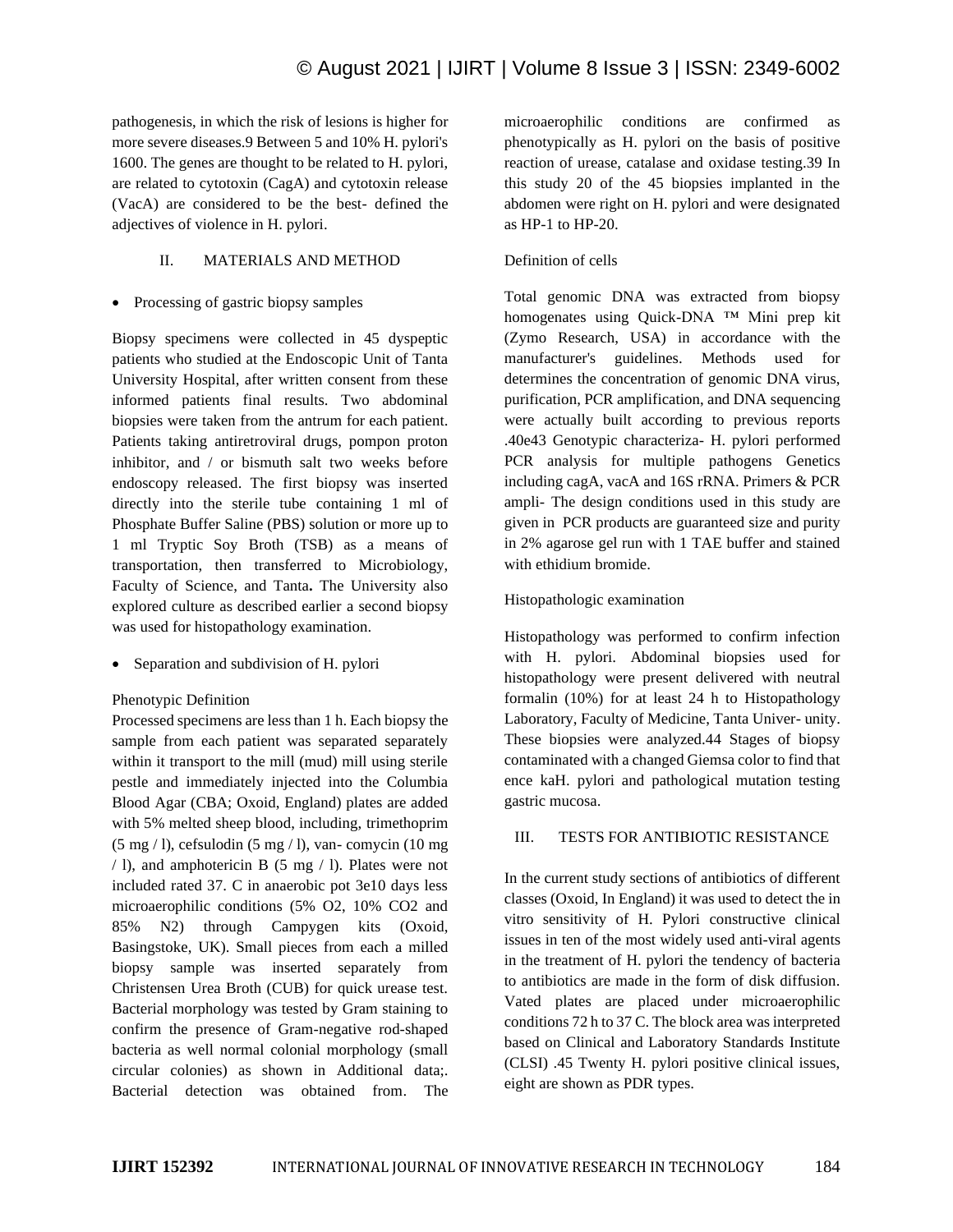#### • Planting materials

Three herbs are Clove (Syyyomgium aromaticum L.) Cinnamon (Cinnamomum zeylanicum Nees.) And Thyme (Thymus Vulgaris L) was used in this study and they are selected based on research in their traditional use wood, and its use in popular foods especially in Egypt. The plants were purchased at a local market in Tanta, Egypt. Botanical identification of plant samples was performed at the site of Herbarium, Department of Plants, Faculty of Science, Tanta Univer- sity, and Egypt.

• Remove preparations and antibacterial activity

The dried parts of the selected plants were ground into a powder using a blender. The extraction process is done as before mentioned.27 In short, methanol and ethanol have been used as organic extraction solvents. Five grams of herbal powder each. The plant used in this study was immersed in 40 ml of 3e4 solvent days. Keep the output filtered and focused on the rotating machine vapor at 35 C. Remaining water removed by vac-uum pump. Unused pieces of weight were suspended in dimethyl sulfoxide (DMSO) goes to the final filter of 50 mg / ml and stored in the refrigerator. Since DMSO has no antimicrobial activity, it was used as a negative control. Preparation of aqueous output, the same amount of planting material was distilled water. Types of PDR H. pylori tested by suscepti- the art of different extraction of selected plants makes good use of agar method of distribution.46 In short, 100 ml of new H culture. Pylori (106 CFU / ml) was applied to the face with sterile cigarettes Muller-Hinton blood agar (MHBA). Plates raised for thirst 10 min and springs with a diameter of 9 mm were made in the MHBA area using a coork borer. A fixed dose of 100 ml per extract in 100 mg / ml was added to the sources. DiMethyl SulfOxide (DMSO) was regarded as poor control. Tests determined on three times the results are presented as descriptive  $\pm$  SD. Meaning calculates the area of the width of the barriers and is written in millimeters.

• Description of Syzygium aromaticum extraction

The methanol extract of S.Aromaticum was made by Gas Chromatography-Mass Spectrometry (GC-MS) Analysis using GC- MS Model Claus 580 / 560S, Perkin Elmer Company. GC status tions used

according to Safrudin et al. 47 Name, molecular weight and integrated nature of S.aromaticum extraction identified based on the National Institute of Standard also Digital database database (NIST) data. Fourier Transform InfraRed (FT-IR) analysis was performed determining the functional groups of the element S. aromaticum extract using FT / IR spectrophotometer Perkin-Elmer 1430. Samples were prepared21 and scanned within transmittance range 4000-400 cm.

• Cytotoxicity testing

Cytotoxicity testing was used to determine treatment focus- tion has no toxic effect on normal cells. Border Blood Mononuclear Cells (PBMCs) are selected as normal cells modeling for this experiment. Potential cytotoxicity of the selected S. aromaticum methanol extract was made48 using a different method concentration of this plant extract (100e1.5 mg / ml). Cell functioning is listed as follows [cell functionality% ¼ (managing controlled cells cells) / controlled cells x 100]. This experiment was decided three times- gates and outputs are introduced as a word meaning  $\pm$  SD.

• Statistical analysis

In this study, PC-ORD for windows (ver.5) was used in two waysposition Analysis of the set of positions using Sorensen methods of distance and beta (0.025) for group communication. Data collected, table tables analyzed statistics using Minitab 17.1.0.0 windows (Minitab Inc., 2013, Pennsylvania, USA). All tests were two on the sides. P-value  $< 0.05$  is considered significant. Data familiarity tested using the Shapiro-Wilk test. India-a pendent t-test was used, and a chisquare test comparison of between two or more categories of category details. One way or two how the ANOVA test was used to compare between more than two groups.

### IV. RESULTS AND DISCUSSION

• Personality characteristics and clinics of patients

The current study was performed on 45 dyspeptic patients at the clinic it is expected that there will be an infection caused by H. The mean age of patients with positive H. pylori was 53 years, i.e. was older than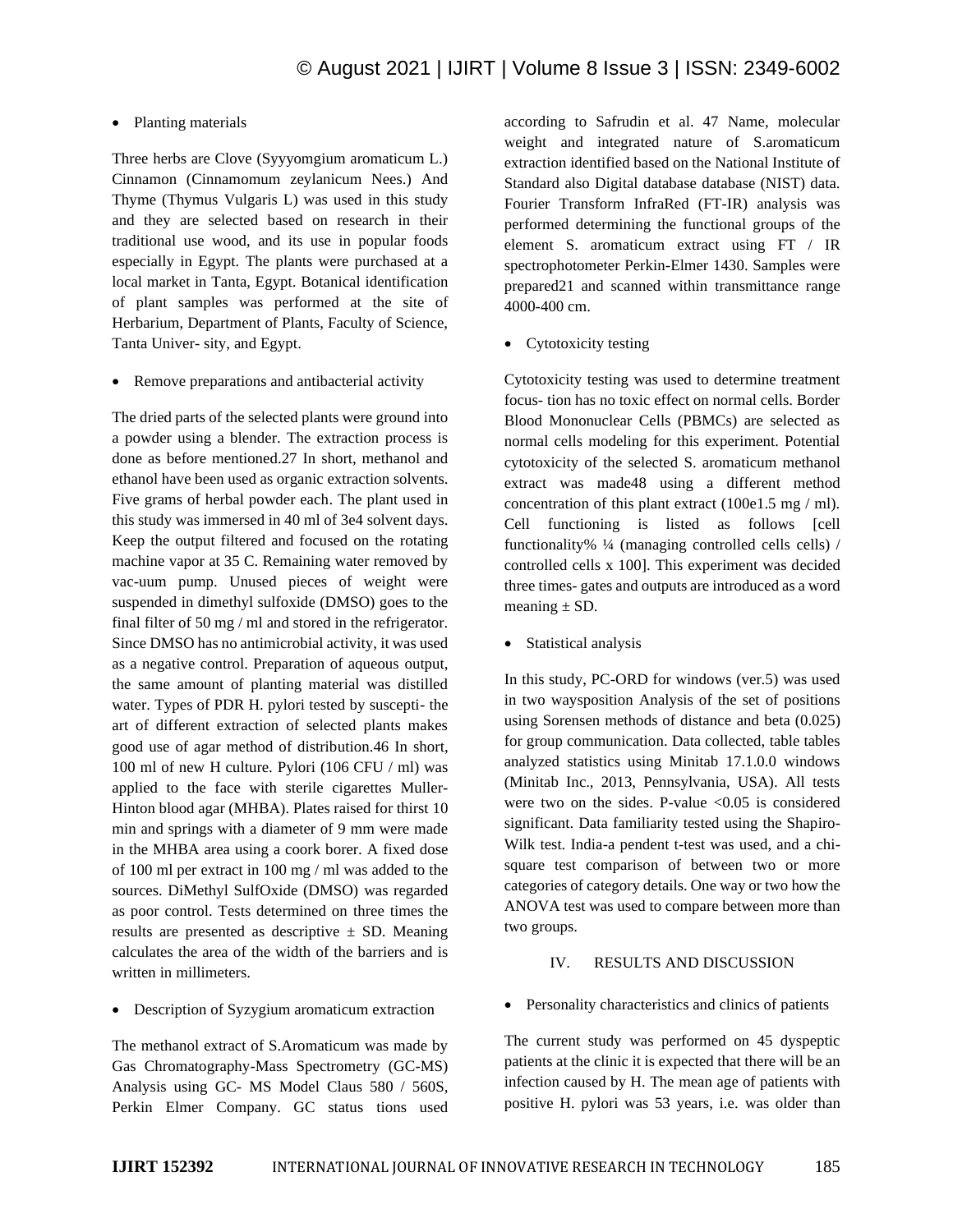those with pneumonia H. pylori but with insignificant statistical differences. Most patients were present men (31/45; 68.9%) and from rural areas (36/45; 80%) with an unimportant mathematical organization of a particular gender or residence with good H shape. pylori Or 40% of H patients. constructive pylori smoked but insignificant effect, so there is no relationship between smoking and infection in H. pylori. Endoscopic diagnosis was different in patients the majority (65%) of patients with positive H. pylori showed peptic ulcer (duodenal or gastric), inflammatory mucosa was present in 20% of cases, with insignificant peptic congestion a wound or swelling with a positive H-shape. pylori. In addition, 20 (44.4%) of gastral antral biopsy samples were obtained the tradition of H. Pylori. Antrum is a abdominal biopsy site used by Most endoscopists have great clarity and sensitivity (up to 90%). Gastric Antral biopsy specimens were recorded as such very sensitive to H. pylori compared to corpus males.

• Histopathologic examination

Positive H. pylori biopsies gastric showed pathological changes in the gastric mucosa and indicate the presence of H. pylori is colonized in the light of the gastrointestinal tract, chronic inflammatory penetration into lamina propria. Use On the other hand, the negative H. pylori biopsies gastric showed normal hu-gastrointestinal tract and the absence of H.pylori bacteria from lumen of the gastric mucosa Advertisement for histopathology- the advantages include its ability to ensure infection with H. pylori in high definition and can explain the level of inflammation. In this study H. Pylori was determined by histopa- thology in 44.4% of the total cases studied. The inflamed mucosa was present the most prominent picture of the history of endoscopic biopsy in both positive and negative H. pylori patients, non-essential joining a particular group of them.

• Tests for antibiotic availability

Integrated combination of pharmaceutical production H. pylori presented revealed that the green color collections, contained eight species; HP-1, HP-5, HP-8, HP-10, HP-12, HP-14, HP-15 and HP- 16 showed 100% resistance to antibiotics tested and available proved to be PDR issues, while the remaining 12 species (red colour clusters) are classified as MDR variants .High level of antimicrobial resistance among distant species H Egyptian dyspeptic patients are considered important findings in this study, in which the highest resistance of clinics was 20 H. pylori types recorded by amoxicillin (AX) and ampicillin (AM) have been found 100%, followed by metronidazole (MTZ; 95%), clarithromycin (CLR; 90%) and erythromycin (ERY; 90%.

• Anti-H. pylori activity of various plant extract

In current research, ethanol, methanol and powerful ads fo S. aromaticum, C. zeylanicum and T. Vulgaris tested in vitro for their preventive work against PDR H. pylori problems using agar distribution method. Results are displayed that all the extracts of the tested plants showed anti-H. pylori and function the diameter of the blocking area between zero and  $25 \pm 0.57$  mm while, the methanol extraction of these tested plants shows consideration- Work against H. pylori is compared to ethanol and aqueous issued. In addition, DMSO does not have antimicrobial activity Castillo-Juarez et al.

• Definition of Syzygium aromaticum methanol extracted from GC-MS and FT-IR analysis

Seven parts found in S. aromaticum methanol extracted GC-MS analysis is provided and Eugenol (C10H12O2) is the largest phenolic compound present in meth- extraction of anol of clove (28.14), followed by eugenol acetate (12.43%) and 4-hydroxy-4-methyl-2-pentanone (5%) High level of eugenol in clove is responsible for its strong biological activity tivities.71 Several studies reported antifungal, antibacterial and anti-inflammatory activities of eugenol, which also had anti-inflammatory properties. The work of H. Pylori.72,73 GC-MS data showed eugenol as the largest a portion of clove methanol extracted with molecular ion peak 164 m / z.

• Cytotoxicity testing

Cytotoxicity effects showed that clove The use of methanol extraction was safe even to the maximum concentration (100 mg / ml) tested in PBMCs. Obviously, the level of inhibition increases with increasing concentration of S.Aromaticum discharge was tested, while high concentration of clove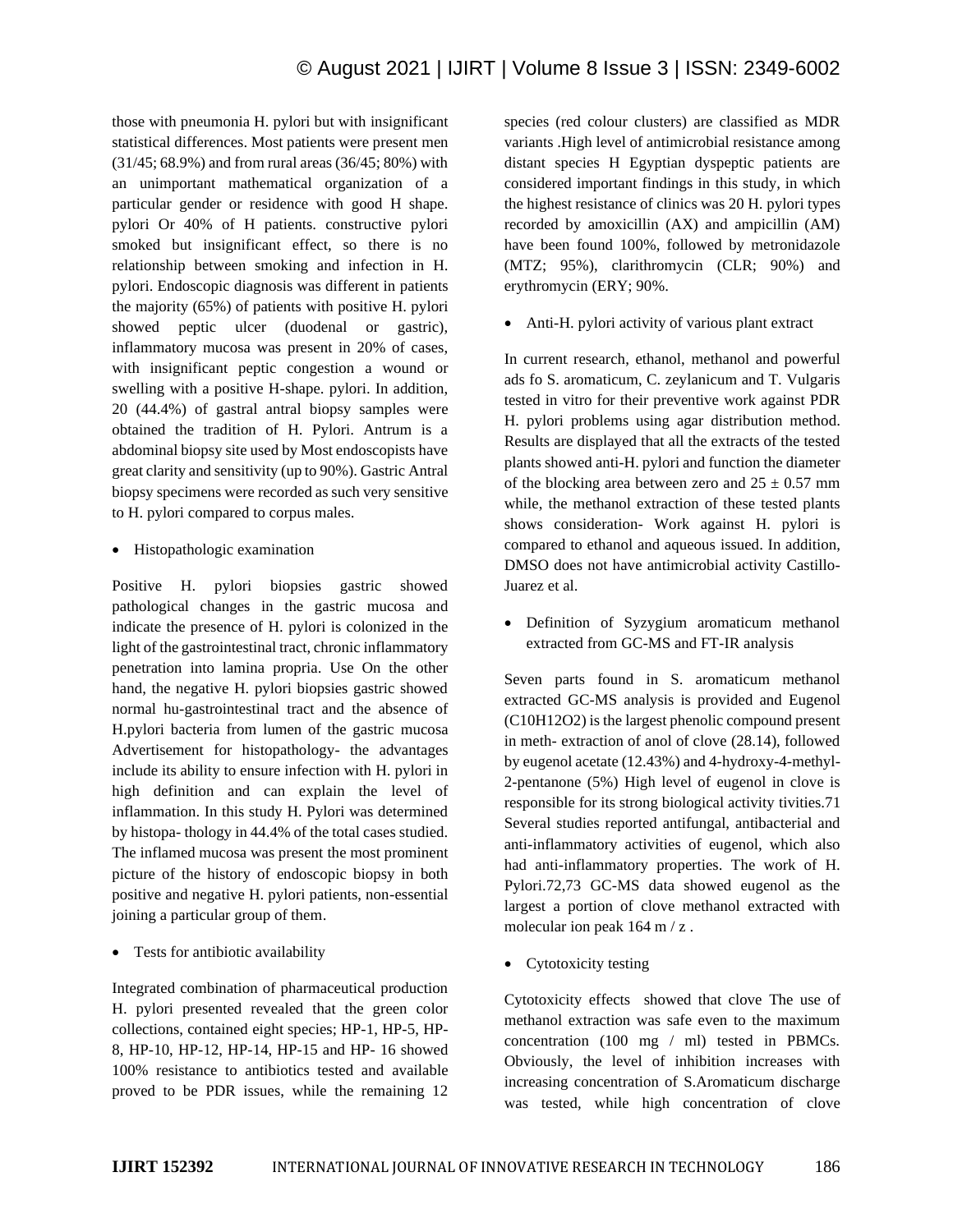extraction did not reach the IC50 test, and showed the prevention rate is 46.73%. These results are consistent Hamad et al. 50 studied the cytotoxicity of different herbs released and reported that up to a high concentration (20 mg / ml), emissions did not reach IC50 and show notion rate of 22.51%.

### **CONCLUSION**

To the best of our knowledge, this study could begin to be investigate the biomedical potential of S.aromaticum extract against the cytotoxin-associated genes that produce drug resistance H. pylori. This study has shown that the methanol release of S. aromaticum has been shown to be promising for biomedical use program fields, because it is combined with the best and most important antiac- tone function against PDR H. pylori. Efficiency of S. aromaticum may be due to the presence of eugenol as a major phenolic it was his. Therefore, S. aromaticum methanolic extract can be It is recommended to treat cytotoxin-associated gene production PDR, which has the potential to increase the effectiveness of combat drug-resistant germs. This course can serve as a fruitful platform for check out the novel output as a new limited lead structure Medications against H. pylori. Moreover, continuously studies are needed to develop intestinal protective equipment the aroma of S. aromatic.

#### REFERENCES

- [1] Suzuki K, Tanaka KSH, Yano T, et al. Deficiency of stomach-type claudin-18 in mice induces gastric tumor formation independent of H. Pylori infection. Cell
- [2] Mol Gastroenterology Hepatic. 2019. https://doi.org/10.1016/j.cmgh.2019.03.003.
- [3] Graham DY, Dore MP. Helicobacter pylori therapy: a paradigm shift. Expert Rev Anti Infect Ther. 2016;14(6):577e585.
- [4] Yamaoka Y, Graham DY. Helicobacter pylori virulence and cancer pathogenesis. Future Oncol. 2014;10(8):1487e1500.
- [5] Correa P. Gastric cancer: overview. Gastroenterol Clin North Am. 2013;42(2): 211e217.
- [6] Ghosh P, Bodhankar SL. Determination of risk factors and transmission path-ways of Helicobacter pylori in asymptomatic subjects in Western India using polymerase chain reaction. Asian Pac J Trop Dis. 2012:12e17.
- [7] Majumdar D, Bebb J. Helicobacter pylori infection and peptic ulcers. Medicine. 2019;47(5):292e300.
- [8] Suzuki H, Iwasaki E, Hibi T. Helicobacter pylori and gastric cancer. Gastric Cancer. 2009;12(2):79e87.
- [9] Graham DY. Treating Helicobacter pylori effectively while minimizing misuse of antibiotics. Clevel Clin J Med. 2017;84(4):311.
- [10] Tegtmeyer N, Wessler S, Backert S. Role of the cag-pathogenicity island enco-ded type IV secretion system in Helicobacter pylori pathogenesis. FEBS J.2011;278(8):1190e1202.
- [11] Boonyanugomol W, Chomvarin C, Hahnvajanawong C, Sripa B, Kaparakis-Liaskos M, Ferrero RL. Helicobacter pylori cag pathogenicity island (cagPAI) involved in bacterial internalization and IL-8 induced responses via NOD1- and MyD88-dependent mechanisms in human biliary epithelial cells. PLoS One. 2013;8(10), e77358.
- [12] Yamaoka Y. Mechanisms of disease: Helicobacter pylori virulence factors.Rev Gastroenterol Hepatol. 2010;7(11):629e641.
- [13] Yamaoka Y, Kodama T, Kashima K, Graham DY, Sepulveda AR. Variants of the 3' region of the cagA gene in Helicobacter pylori isolates from patients with different H. pylori-associated diseases. J Clin Microbiol. 1998;36(8):2258e2263.
- [14] Graham DY, Lu H, Yamaoka Y. African, Asian or Indian enigma, the East Asian
- [15] Helicobacter pylori: facts or medical myths. J Dig Dis. 2009;10(2):77e84.
- [16] Raju D, Hussey S, Ang M, et al. Vacuolating cytotoxin and variants in Atg16L1 that disrupt autophagy promote Helicobacter pylori infection in humans. Gastroenterology. 2012;142(5):1160e1171.
- [17] Akazawa Y, Isomoto H, Matsushima K, et al. Endoplasmic reticulum stress contributes to